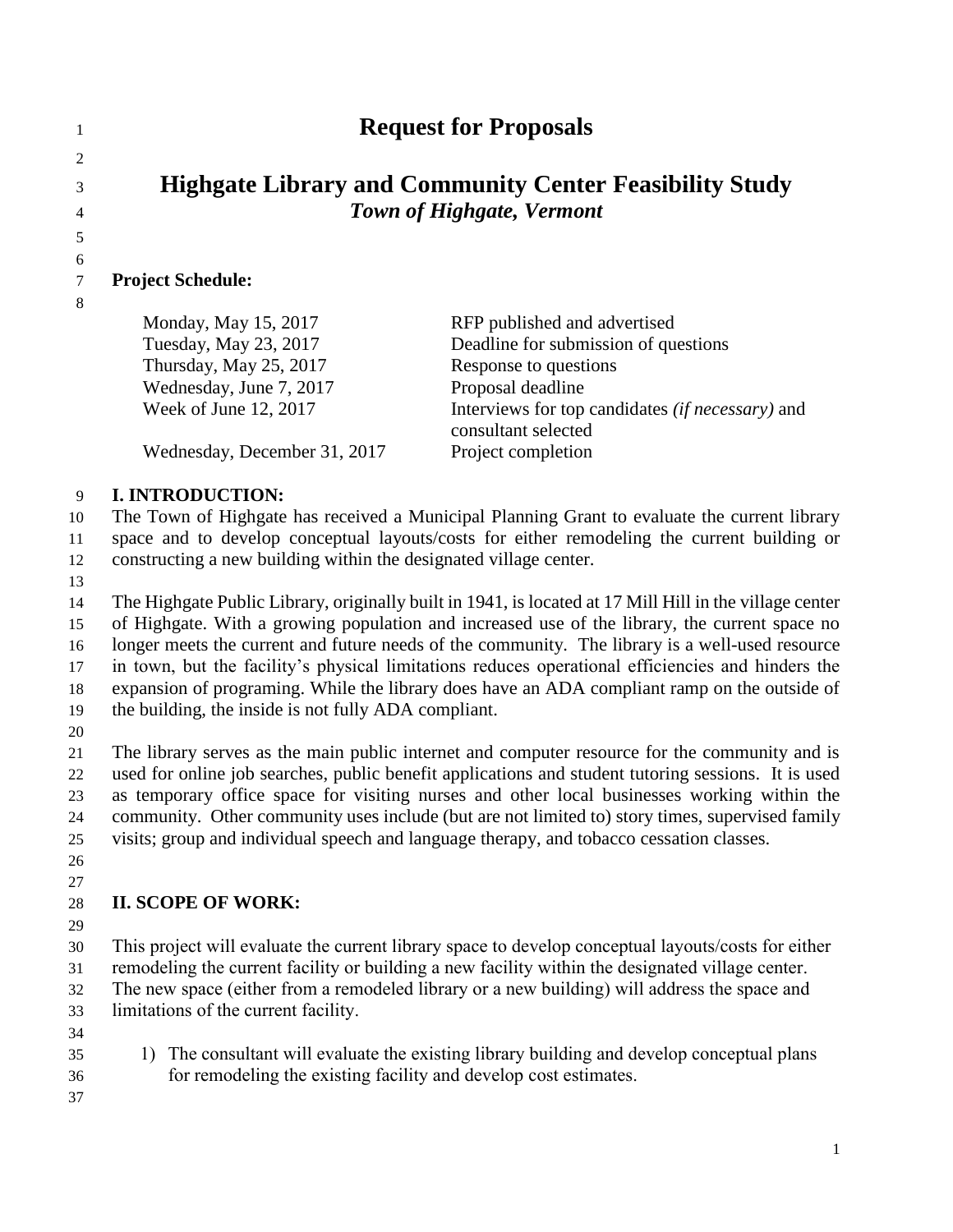| 1<br>2   |                                                                                                                       | 2) The consultant will develop conceptual plans and cost estimates for a new building. With<br>input from the Study Committee, the consultant will evaluate potential locations for a |                                                                                                  |  |
|----------|-----------------------------------------------------------------------------------------------------------------------|---------------------------------------------------------------------------------------------------------------------------------------------------------------------------------------|--------------------------------------------------------------------------------------------------|--|
| 3        |                                                                                                                       |                                                                                                                                                                                       | new library and community center. Site selection criteria will include the following:            |  |
| 4        |                                                                                                                       |                                                                                                                                                                                       | location in the village center, walkability from other village services, project cost, and       |  |
| 5        |                                                                                                                       |                                                                                                                                                                                       | availability for development/redevelopment.                                                      |  |
| 6        |                                                                                                                       |                                                                                                                                                                                       |                                                                                                  |  |
| 7        |                                                                                                                       |                                                                                                                                                                                       | 3) The consultant will participate in a public meeting to present the potential alternatives for |  |
| 8        |                                                                                                                       |                                                                                                                                                                                       | a remodeled or new facility. Based on public input, the consultant will revise the               |  |
| 9        |                                                                                                                       | conceptual plans.                                                                                                                                                                     |                                                                                                  |  |
| 10       |                                                                                                                       |                                                                                                                                                                                       |                                                                                                  |  |
| 11       |                                                                                                                       |                                                                                                                                                                                       | 4) The consultant will participate in a public meeting to present the preferred alternative and  |  |
| 12       |                                                                                                                       | associated costs.                                                                                                                                                                     |                                                                                                  |  |
| 13       |                                                                                                                       |                                                                                                                                                                                       |                                                                                                  |  |
| 14       |                                                                                                                       |                                                                                                                                                                                       | 5) The consultant will work with the Study Committee to identify next steps, and a potential     |  |
| 15       |                                                                                                                       |                                                                                                                                                                                       | timeline for design/construction.                                                                |  |
| 16       |                                                                                                                       |                                                                                                                                                                                       |                                                                                                  |  |
| 17       |                                                                                                                       |                                                                                                                                                                                       |                                                                                                  |  |
| 18       | <b>III. STANDARDS AND DELIVERABLES:</b>                                                                               |                                                                                                                                                                                       |                                                                                                  |  |
| 19       |                                                                                                                       |                                                                                                                                                                                       |                                                                                                  |  |
| 20       |                                                                                                                       |                                                                                                                                                                                       | 1) Except for appendices, all reports are to:                                                    |  |
| 21       |                                                                                                                       | $\bullet$                                                                                                                                                                             | Be presented for ease of readability by the average citizen;                                     |  |
| 22       |                                                                                                                       | $\bullet$                                                                                                                                                                             | Include charts, graphs and other graphics as appropriate;                                        |  |
| 23       |                                                                                                                       | $\bullet$                                                                                                                                                                             | Include executive summaries or abstracts suitable for broad distribution;                        |  |
| 24       |                                                                                                                       | $\bullet$                                                                                                                                                                             | Include a glossary of technical terms, and a list of references or citations for all             |  |
| 25       |                                                                                                                       |                                                                                                                                                                                       | sources of data and information.                                                                 |  |
| 26       |                                                                                                                       |                                                                                                                                                                                       |                                                                                                  |  |
| 27       |                                                                                                                       |                                                                                                                                                                                       | 2) All documents should be emailed.                                                              |  |
| 28       |                                                                                                                       |                                                                                                                                                                                       |                                                                                                  |  |
| 29       | 3)                                                                                                                    |                                                                                                                                                                                       | All reports and documents, including drafts, should be provided to the Study Committee.          |  |
| 30       |                                                                                                                       |                                                                                                                                                                                       |                                                                                                  |  |
| 31       |                                                                                                                       |                                                                                                                                                                                       | 4) All data, databases, reports, programs and materials created under this project shall         |  |
| 32       |                                                                                                                       |                                                                                                                                                                                       | become property of the Town of Highgate.                                                         |  |
| 33       |                                                                                                                       |                                                                                                                                                                                       |                                                                                                  |  |
| 34       |                                                                                                                       | <b>IV. PROPOSAL FORMAT:</b>                                                                                                                                                           |                                                                                                  |  |
| 35       |                                                                                                                       |                                                                                                                                                                                       |                                                                                                  |  |
| 36       | Content and Organization                                                                                              |                                                                                                                                                                                       |                                                                                                  |  |
| 37       | All proposals submitted must be double-sided, where possible, must be no longer than 10                               |                                                                                                                                                                                       |                                                                                                  |  |
| 38       | double-sided pages (including attachments), and should include and will be evaluated on the<br>following information: |                                                                                                                                                                                       |                                                                                                  |  |
| 39<br>40 |                                                                                                                       |                                                                                                                                                                                       |                                                                                                  |  |
| 41       |                                                                                                                       | Understanding                                                                                                                                                                         | Describe briefly your understanding of this project, including tasks to be                       |  |
| 42       |                                                                                                                       | of the Project:                                                                                                                                                                       | performed, and the issues and needs to be addressed, and also how you                            |  |
| 43       |                                                                                                                       |                                                                                                                                                                                       | propose to coordinate activities with the Town of Highgate.                                      |  |
| 44       |                                                                                                                       |                                                                                                                                                                                       |                                                                                                  |  |
| 45       | <b>Technical</b>                                                                                                      |                                                                                                                                                                                       | Detail the procedures you would use to complete each task. These should                          |  |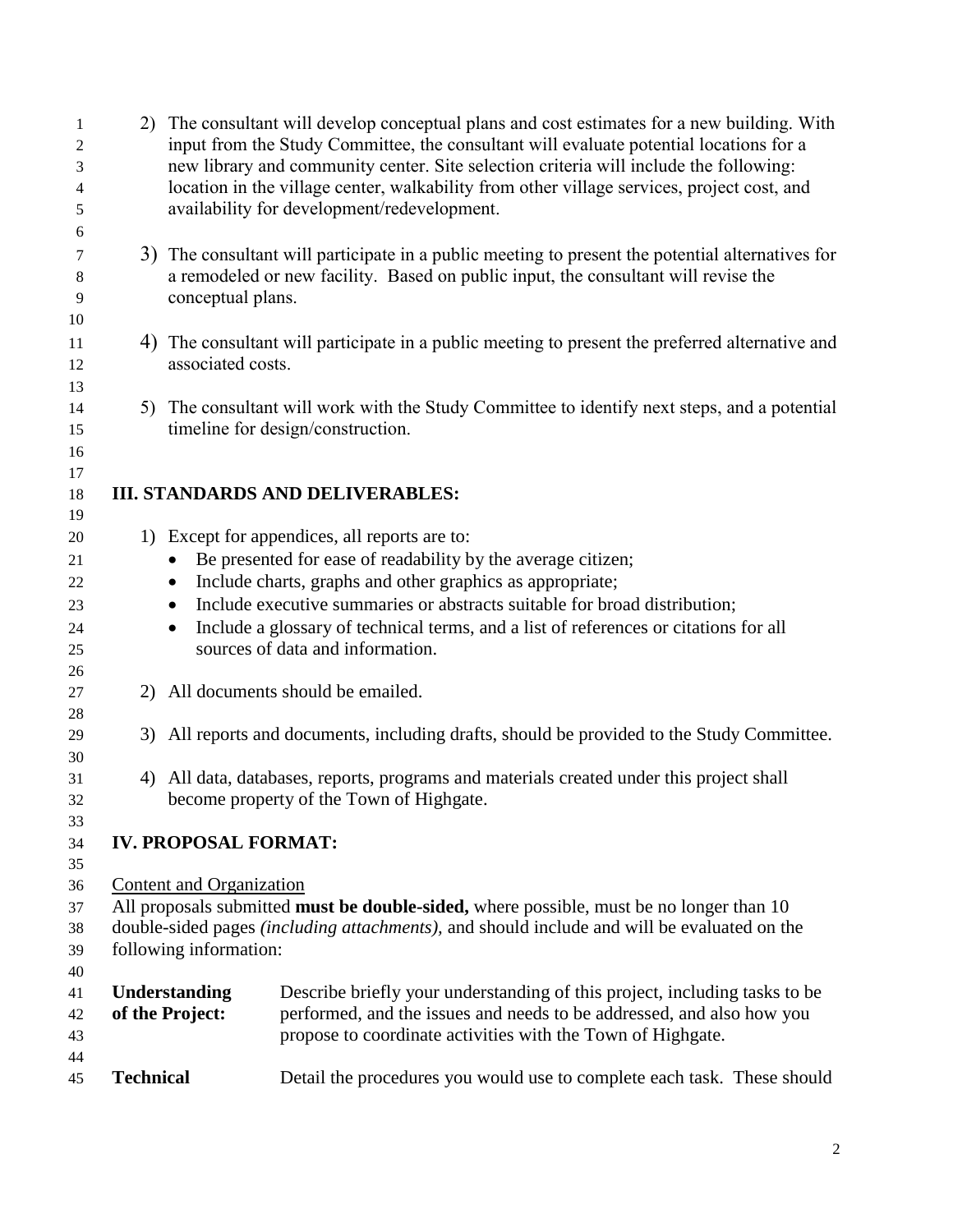| 1<br>$\overline{c}$<br>3               | Methodology:                                                                                                                                                                                                                                                                                                                                                                                                                                                                                        | be organized into a proposed work program framework with clearly<br>defined tasks and milestones.                                                                                                                                                                                                                                                                                           |  |
|----------------------------------------|-----------------------------------------------------------------------------------------------------------------------------------------------------------------------------------------------------------------------------------------------------------------------------------------------------------------------------------------------------------------------------------------------------------------------------------------------------------------------------------------------------|---------------------------------------------------------------------------------------------------------------------------------------------------------------------------------------------------------------------------------------------------------------------------------------------------------------------------------------------------------------------------------------------|--|
| 4<br>5                                 | <b>Deliverables:</b>                                                                                                                                                                                                                                                                                                                                                                                                                                                                                | Identify specific products to be delivered, and when.                                                                                                                                                                                                                                                                                                                                       |  |
| $\sqrt{6}$<br>7<br>8<br>9<br>10<br>11  | Schedule:                                                                                                                                                                                                                                                                                                                                                                                                                                                                                           | Identify the specific schedule you propose to follow in completing the<br>tasks, and benchmarks for evaluating progress. A chart should be<br>included to present proposed time lines by tasks and milestone dates.<br>Work on the Feasibility Study must be completed by December 31,<br>2017.                                                                                             |  |
| 12<br>13<br>14<br>15                   | Organizational<br>Chart:                                                                                                                                                                                                                                                                                                                                                                                                                                                                            | Identify persons who will be involved in the project and their respective<br>roles and/or functions. The project manager and task leaders should be<br>clearly identified.                                                                                                                                                                                                                  |  |
| 16<br>17<br>18<br>19<br>20<br>21<br>22 | <b>Qualifications:</b>                                                                                                                                                                                                                                                                                                                                                                                                                                                                              | Consultant/firm qualifications should include a brief list of relevant<br>projects demonstrating specific expertise in recreation facility<br>planning, design and/or management. At least three references should be<br>provided, including client contact names, addresses, and phone numbers.<br>Qualifications in the form of resumes for all key personnel also should be<br>attached. |  |
| 23<br>24<br>$25\,$<br>$26\,$<br>27     | <b>Cost Proposal:</b>                                                                                                                                                                                                                                                                                                                                                                                                                                                                               | Present a detailed cost proposal for the work to be performed based upon<br>the person hours by task and including personnel, overhead, other direct<br>costs, subcontractor costs, etc.                                                                                                                                                                                                    |  |
| 28<br>29<br>30<br>31<br>32             | <b>Submission Requirements</b><br>thefolks@cbmaplefarm.com                                                                                                                                                                                                                                                                                                                                                                                                                                          | The proposal must be received by 3:00 PM on Wednesday, June 7, 2017 to:<br>Karen Fortin, Highgate Library & Community Center Trustee, by email -                                                                                                                                                                                                                                            |  |
| 33<br>34<br>35<br>36                   |                                                                                                                                                                                                                                                                                                                                                                                                                                                                                                     | All questions pertaining to the RFP should be submitted to Karen Fortin by email to<br>thefolks@cbmaplefarm.com no later than 3:00 PM on Tuesday, May 23, 2017 Responses to all<br>questions will be distributed by Thursday, May 25, 2017 via email.                                                                                                                                       |  |
| 37<br>38<br>39<br>40<br>41             | All proposals upon submission become the property of the Town of Highgate. The expense of<br>preparing, submitting, and presenting a proposal is the sole responsibility of the consultant. The<br>Town of Highgate retains the right to reject any and all proposals received, to negotiate with any<br>qualified source, or to cancel in part or in its entirety this RFP as in the best interest of the town.<br>This solicitation in no way obligates the Town of Highgate to award a contract. |                                                                                                                                                                                                                                                                                                                                                                                             |  |
| 42<br>43<br>44                         | V.                                                                                                                                                                                                                                                                                                                                                                                                                                                                                                  | <b>CONTRACTING PROVISIONS</b>                                                                                                                                                                                                                                                                                                                                                               |  |
| 45                                     |                                                                                                                                                                                                                                                                                                                                                                                                                                                                                                     | All consultants, and any sub-consultants, must comply with any and all applicable laws, statutes,                                                                                                                                                                                                                                                                                           |  |

ordinances, rules, regulations, and/or requirements of federal, state, and local governments and